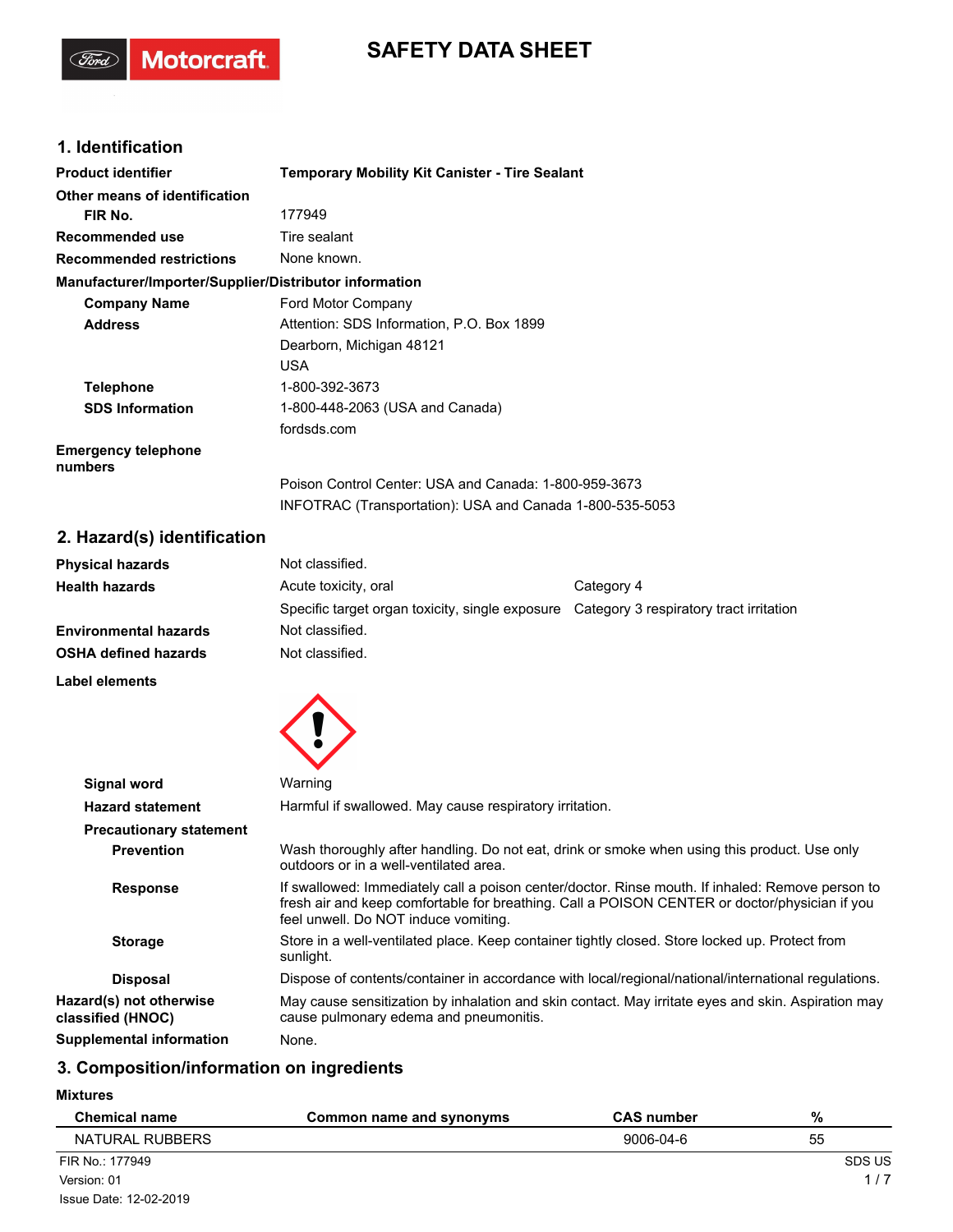| <b>Chemical name</b>                                                         | <b>Common name and synonyms</b>                                                                                                                                                                                                                                                                                                                                                                              | <b>CAS number</b> | $\%$  |
|------------------------------------------------------------------------------|--------------------------------------------------------------------------------------------------------------------------------------------------------------------------------------------------------------------------------------------------------------------------------------------------------------------------------------------------------------------------------------------------------------|-------------------|-------|
| ETHYLENE GLYCOL                                                              |                                                                                                                                                                                                                                                                                                                                                                                                              | $107 - 21 - 1$    | 44.99 |
| 4. First-aid measures                                                        |                                                                                                                                                                                                                                                                                                                                                                                                              |                   |       |
| Inhalation                                                                   | Remove victim to fresh air and keep at rest in a position comfortable for breathing. Call a poison<br>center or doctor/physician if you feel unwell.                                                                                                                                                                                                                                                         |                   |       |
| <b>Skin contact</b>                                                          | Wash off with soap and water. Get medical attention if irritation develops and persists.                                                                                                                                                                                                                                                                                                                     |                   |       |
| Eye contact                                                                  | Rinse with water. Get medical attention if irritation develops and persists.                                                                                                                                                                                                                                                                                                                                 |                   |       |
| Ingestion                                                                    | Call a physician or poison control center immediately. Rinse mouth. Do not induce vomiting. If<br>vomiting occurs, keep head low so that stomach content doesn't get into the lungs.                                                                                                                                                                                                                         |                   |       |
| <b>Most important</b><br>symptoms/effects, acute and<br>delayed              | Convulsions. Dizziness. Nausea, vomiting. Abdominal pain. May cause respiratory irritation.                                                                                                                                                                                                                                                                                                                  |                   |       |
| Indication of immediate<br>medical attention and special<br>treatment needed | Provide general supportive measures and treat symptomatically. Keep victim warm. Keep victim<br>under observation. Symptoms may be delayed.                                                                                                                                                                                                                                                                  |                   |       |
| <b>General information</b>                                                   | If you feel unwell, seek medical advice (show the label where possible). Ensure that medical<br>personnel are aware of the material(s) involved, and take precautions to protect themselves. Show<br>this safety data sheet to the doctor in attendance.                                                                                                                                                     |                   |       |
| 5. Fire-fighting measures                                                    |                                                                                                                                                                                                                                                                                                                                                                                                              |                   |       |
| Suitable extinguishing media                                                 | Alcohol resistant foam. Powder. Carbon dioxide (CO2).                                                                                                                                                                                                                                                                                                                                                        |                   |       |
| Unsuitable extinguishing<br>media                                            | Do not use water jet as an extinguisher, as this will spread the fire.                                                                                                                                                                                                                                                                                                                                       |                   |       |
| Specific hazards arising from<br>the chemical                                | During fire, gases hazardous to health may be formed. Upon decomposition, this product emits<br>carbon monoxide, carbon dioxide and/or low molecular weight hydrocarbons.                                                                                                                                                                                                                                    |                   |       |
| Special protective equipment<br>and precautions for firefighters             | Self-contained breathing apparatus and full protective clothing must be worn in case of fire.                                                                                                                                                                                                                                                                                                                |                   |       |
| <b>Fire fighting</b><br>equipment/instructions                               | Move containers from fire area if you can do so without risk.                                                                                                                                                                                                                                                                                                                                                |                   |       |
| <b>Specific methods</b>                                                      | Use standard firefighting procedures and consider the hazards of other involved materials.                                                                                                                                                                                                                                                                                                                   |                   |       |
| <b>General fire hazards</b>                                                  | No unusual fire or explosion hazards noted.                                                                                                                                                                                                                                                                                                                                                                  |                   |       |
| 6. Accidental release measures                                               |                                                                                                                                                                                                                                                                                                                                                                                                              |                   |       |
| Personal precautions,<br>protective equipment and<br>emergency procedures    | Avoid contact with eyes, skin, and clothing. Avoid breathing mist/vapors. Ensure adequate<br>ventilation. Keep people away from and upwind of spill/leak. Keep unnecessary personnel away.<br>Local authorities should be advised if significant spillages cannot be contained. Wear appropriate<br>protective equipment and clothing during clean-up. For personal protection, see section 8 of the<br>SDS. |                   |       |
| <b>Methods and materials for</b><br>containment and cleaning up              | Use water spray to reduce vapors or divert vapor cloud drift. This product is miscible in water.                                                                                                                                                                                                                                                                                                             |                   |       |
|                                                                              | Large Spills: Stop the flow of material, if this is without risk. Dike the spilled material, where this is<br>possible. Absorb in vermiculite, dry sand or earth and place into containers. Following product<br>recovery, flush area with water.                                                                                                                                                            |                   |       |
|                                                                              | Small Spills: Wipe up with absorbent material (e.g. cloth, fleece). Clean surface thoroughly to<br>remove residual contamination.                                                                                                                                                                                                                                                                            |                   |       |
|                                                                              | Never return spills to original containers for re-use. For waste disposal, see section 13 of the SDS.                                                                                                                                                                                                                                                                                                        |                   |       |
| <b>Environmental precautions</b>                                             | Avoid discharge into drains, water courses or onto the ground.                                                                                                                                                                                                                                                                                                                                               |                   |       |
| 7. Handling and storage                                                      |                                                                                                                                                                                                                                                                                                                                                                                                              |                   |       |
| <b>Precautions for safe handling</b>                                         | Avoid contact with eyes, skin, and clothing. Avoid breathing mist/vapors. Avoid prolonged<br>exposure. When using, do not eat, drink or smoke. Do not taste or swallow. Provide adequate<br>ventilation. Observe good industrial hygiene practices. Wash hands thoroughly after handling.<br>Wear appropriate personal protective equipment. For personal protection, see Section 8 of the<br>SDS.           |                   |       |
| Conditions for safe storage,<br>including any incompatibilities              | Store locked up. Store in tightly closed container. Store away from incompatible materials (see<br>Section 10 of the SDS).                                                                                                                                                                                                                                                                                   |                   |       |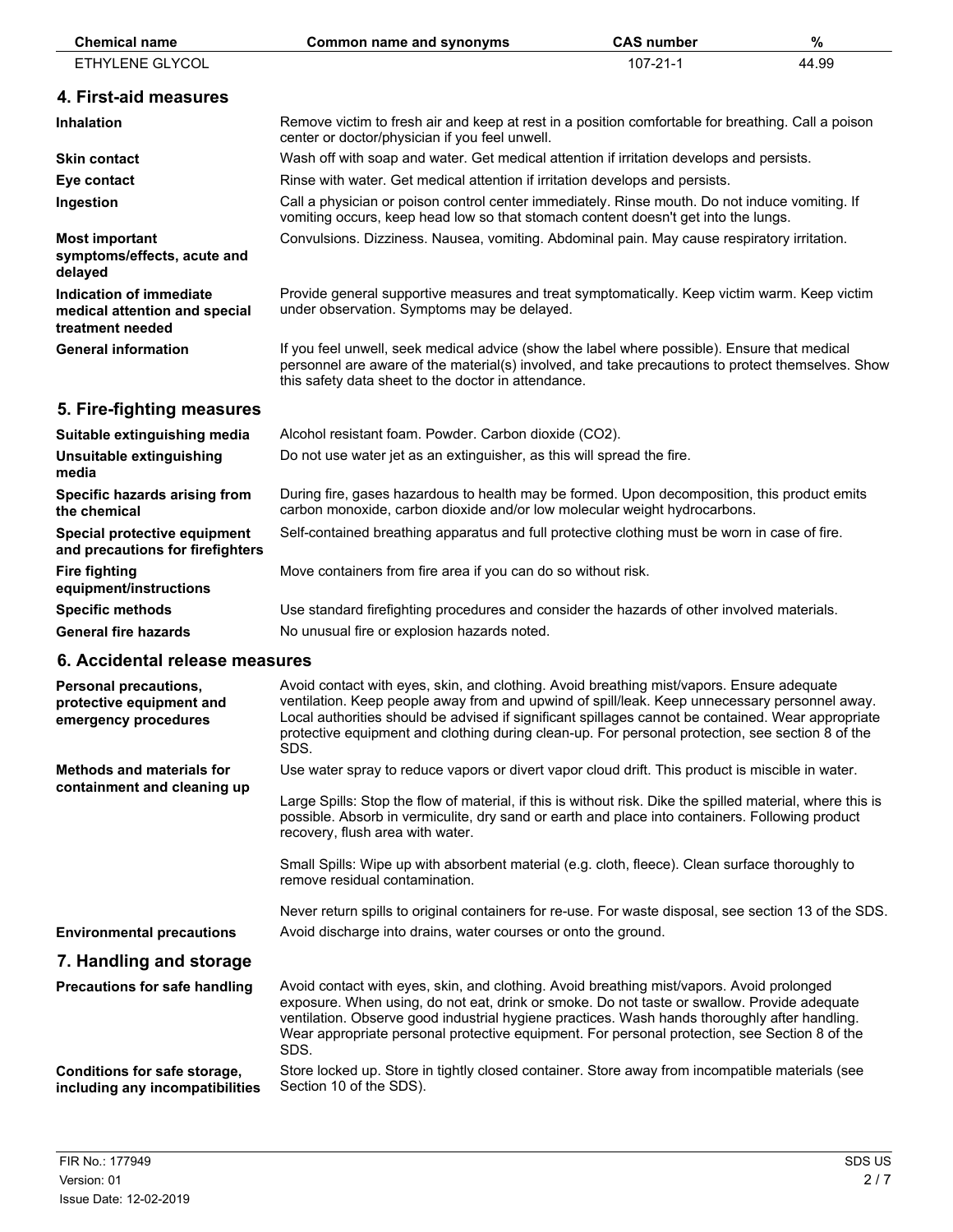### **8. Exposure controls/personal protection**

#### **Occupational exposure limits**

The following constituents are the only constituents of the product which have a PEL, TLV or other recommended exposure limit. At this time, the other constituents have no known exposure limits.

| <b>US. ACGIH Threshold Limit Values</b><br><b>Components</b> | <b>Type</b>                                                                                                                                                                                                                                                                                                                                              | <b>Value</b>                      | Form                |
|--------------------------------------------------------------|----------------------------------------------------------------------------------------------------------------------------------------------------------------------------------------------------------------------------------------------------------------------------------------------------------------------------------------------------------|-----------------------------------|---------------------|
|                                                              |                                                                                                                                                                                                                                                                                                                                                          |                                   |                     |
| ETHYLENE GLYCOL (CAS<br>$107 - 21 - 1$                       | <b>STEL</b>                                                                                                                                                                                                                                                                                                                                              | 10 mg/m3                          | Aerosol, inhalable. |
|                                                              |                                                                                                                                                                                                                                                                                                                                                          | 50 ppm                            | Vapor fraction      |
|                                                              | <b>TWA</b>                                                                                                                                                                                                                                                                                                                                               | 25 ppm                            | Vapor fraction      |
| NATURAL RUBBERS (CAS<br>$9006 - 04 - 6$                      | <b>TWA</b>                                                                                                                                                                                                                                                                                                                                               | 0.0001 mg/m3                      | Inhalable fraction. |
| <b>Biological limit values</b>                               | No biological exposure limits noted for the ingredient(s).                                                                                                                                                                                                                                                                                               |                                   |                     |
| <b>Exposure guidelines</b>                                   |                                                                                                                                                                                                                                                                                                                                                          |                                   |                     |
| US ACGIH Threshold Limit Values: Skin designation            |                                                                                                                                                                                                                                                                                                                                                          |                                   |                     |
| NATURAL RUBBERS (CAS 9006-04-6)                              |                                                                                                                                                                                                                                                                                                                                                          | Can be absorbed through the skin. |                     |
| Appropriate engineering<br>controls                          | Use adequate ventilation to control airborne concentrations below the exposure limits/guidelines. If<br>user operations generate a vapor, dust and/or mist, use process enclosure, appropriate local<br>exhaust ventilation, or other engineering controls to control airborne levels below the<br>recommended exposure limits/guidelines.               |                                   |                     |
|                                                              | Individual protection measures, such as personal protective equipment                                                                                                                                                                                                                                                                                    |                                   |                     |
| <b>Eye/face protection</b>                                   | Wear safety glasses with side shields (or goggles).                                                                                                                                                                                                                                                                                                      |                                   |                     |
| <b>Skin protection</b>                                       |                                                                                                                                                                                                                                                                                                                                                          |                                   |                     |
| <b>Hand protection</b>                                       | Suitable chemical protective gloves should be worn when the potential exists for skin exposure.<br>The choice of an appropriate glove does not only depend on its material but also on other quality<br>features and is different from one producer to the other. Nitrile gloves are recommended.                                                        |                                   |                     |
| <b>Other</b>                                                 | Wear appropriate chemical resistant clothing if applicable.                                                                                                                                                                                                                                                                                              |                                   |                     |
| <b>Respiratory protection</b>                                | If engineering controls do not maintain airborne concentrations to a level which is adequate to<br>protect worker health, an approved respirator must be worn. Respirator selection, use and<br>maintenance should be in accordance with the requirements of OSHA Respiratory Protection<br>Standard 29 CFR 1910.134 and/or Canadian Standard CSA Z94.4. |                                   |                     |
| <b>Thermal hazards</b>                                       | Wear appropriate thermal protective clothing, when necessary.                                                                                                                                                                                                                                                                                            |                                   |                     |
| <b>General hygiene</b><br>considerations                     | Always observe good personal hygiene measures, such as washing after handling the material<br>and before eating, drinking, and/or smoking. Routinely wash work clothing and protective<br>equipment to remove contaminants.                                                                                                                              |                                   |                     |

### **9. Physical and chemical properties**

| Appearance                                   |                                        |
|----------------------------------------------|----------------------------------------|
| <b>Physical state</b>                        | Liguid.                                |
| Form                                         | Liguid.                                |
| Color                                        | White.                                 |
| Odor                                         | Slight.                                |
| Odor threshold                               | Not available.                         |
| рH                                           | 9                                      |
| Melting point/freezing point                 | $-40$ °F (-40 °C)                      |
| Initial boiling point and boiling<br>range   | 219.2 °F (104 °C)                      |
| <b>Flash point</b>                           | 212.0 °F (100.0 °C) Cleveland Open Cup |
| <b>Evaporation rate</b>                      | Not available.                         |
| Flammability (solid, gas)                    | Not applicable.                        |
| Upper/lower flammability or explosive limits |                                        |

```
Flammability limit - lower
(%)
                               Not available.
```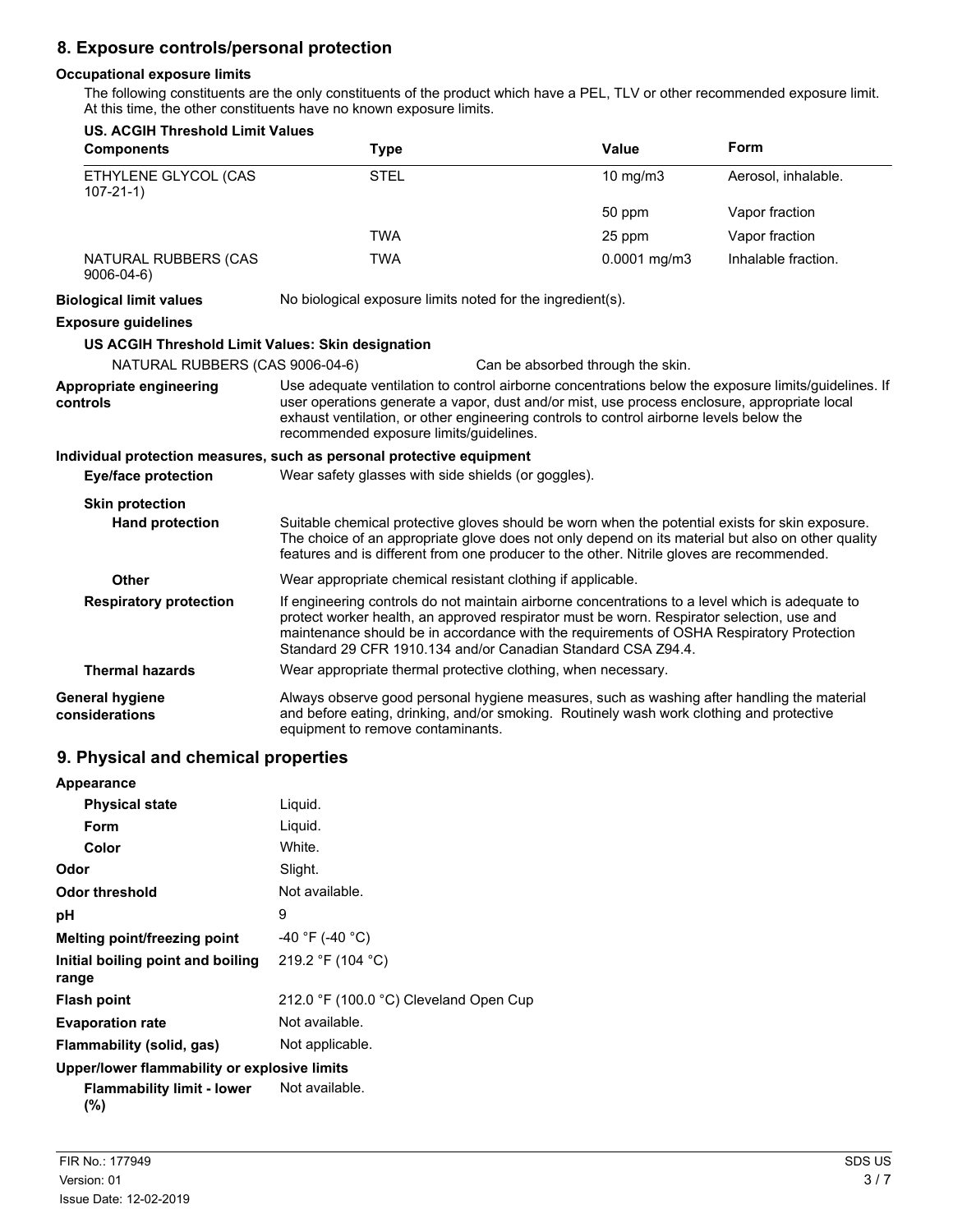| <b>Flammability limit - upper</b><br>$(\%)$       | Not available.  |
|---------------------------------------------------|-----------------|
| Explosive limit - lower (%)                       | Not available.  |
| Explosive limit - upper (%)                       | Not available.  |
| Vapor pressure                                    | Not available.  |
| Vapor density                                     | Not available.  |
| <b>Relative density</b>                           | 1               |
| <b>Relative density temperature</b>               | 73.4 °F (23 °C) |
| Solubility(ies)                                   |                 |
| Solubility (water)                                | Emulsifiable    |
| <b>Partition coefficient</b><br>(n-octanol/water) | Not available.  |
| <b>Auto-ignition temperature</b>                  | Not available.  |
| <b>Decomposition temperature</b>                  | Not available.  |
| <b>Viscosity</b>                                  | 20 - 100 cP     |
| <b>Viscosity temperature</b>                      | 77 °F (25 °C)   |
| 10. Stability and reactivity                      |                 |

| <b>Reactivity</b>                            | The product is stable and non-reactive under normal conditions of use, storage and transport.                                              |  |
|----------------------------------------------|--------------------------------------------------------------------------------------------------------------------------------------------|--|
| <b>Chemical stability</b>                    | Material is stable under normal conditions.                                                                                                |  |
| <b>Possibility of hazardous</b><br>reactions | No dangerous reaction known under conditions of normal use.                                                                                |  |
| <b>Conditions to avoid</b>                   | Avoid temperatures exceeding the flash point. Contact with incompatible materials.                                                         |  |
| Incompatible materials                       | Strong acids. Strong oxidizing agents.                                                                                                     |  |
| <b>Hazardous decomposition</b><br>products   | Nitrogen oxides (NOx). Upon decomposition, this product emits carbon monoxide, carbon dioxide<br>and/or low molecular weight hydrocarbons. |  |

# **11. Toxicological information**

### **Information on likely routes of exposure**

| <b>Inhalation</b>                                                                  | May cause irritation to the respiratory system. Prolonged inhalation may be harmful.                                                                     |  |
|------------------------------------------------------------------------------------|----------------------------------------------------------------------------------------------------------------------------------------------------------|--|
| <b>Skin contact</b>                                                                | May be irritating to the skin. May be harmful in contact with skin.                                                                                      |  |
| Eye contact                                                                        | Direct contact with eyes may cause temporary irritation.                                                                                                 |  |
| Ingestion                                                                          | Droplets of the product aspirated into the lungs through ingestion or vomiting may cause a serious<br>chemical pneumonia. HARMFUL OR FATAL IF SWALLOWED. |  |
| Symptoms related to the<br>physical, chemical and<br>toxicological characteristics | Convulsions. Dizziness. Nausea, vomiting. Abdominal pain. May cause respiratory irritation.                                                              |  |

#### **Information on toxicological effects**

| Not known.            |
|-----------------------|
|                       |
| <b>Acute toxicity</b> |

| <b>Components</b>              | <b>Species</b> | <b>Calculated/Test Results</b> |
|--------------------------------|----------------|--------------------------------|
| ETHYLENE GLYCOL (CAS 107-21-1) |                |                                |
| <b>Acute</b>                   |                |                                |
| <b>Dermal</b>                  |                |                                |
| LD50                           | Rabbit         | 9530 mg/kg                     |
| Oral                           |                |                                |
| LD50                           | Cat            | 1650 mg/kg                     |
|                                | Dog            | > 8.81 g/kg                    |
|                                |                | 5500 mg/kg                     |
|                                | Guinea pig     | 8.2 g/kg                       |
|                                | Mouse          | 14.6 g/kg                      |
|                                | Rat            | 5.89 g/kg                      |
|                                |                |                                |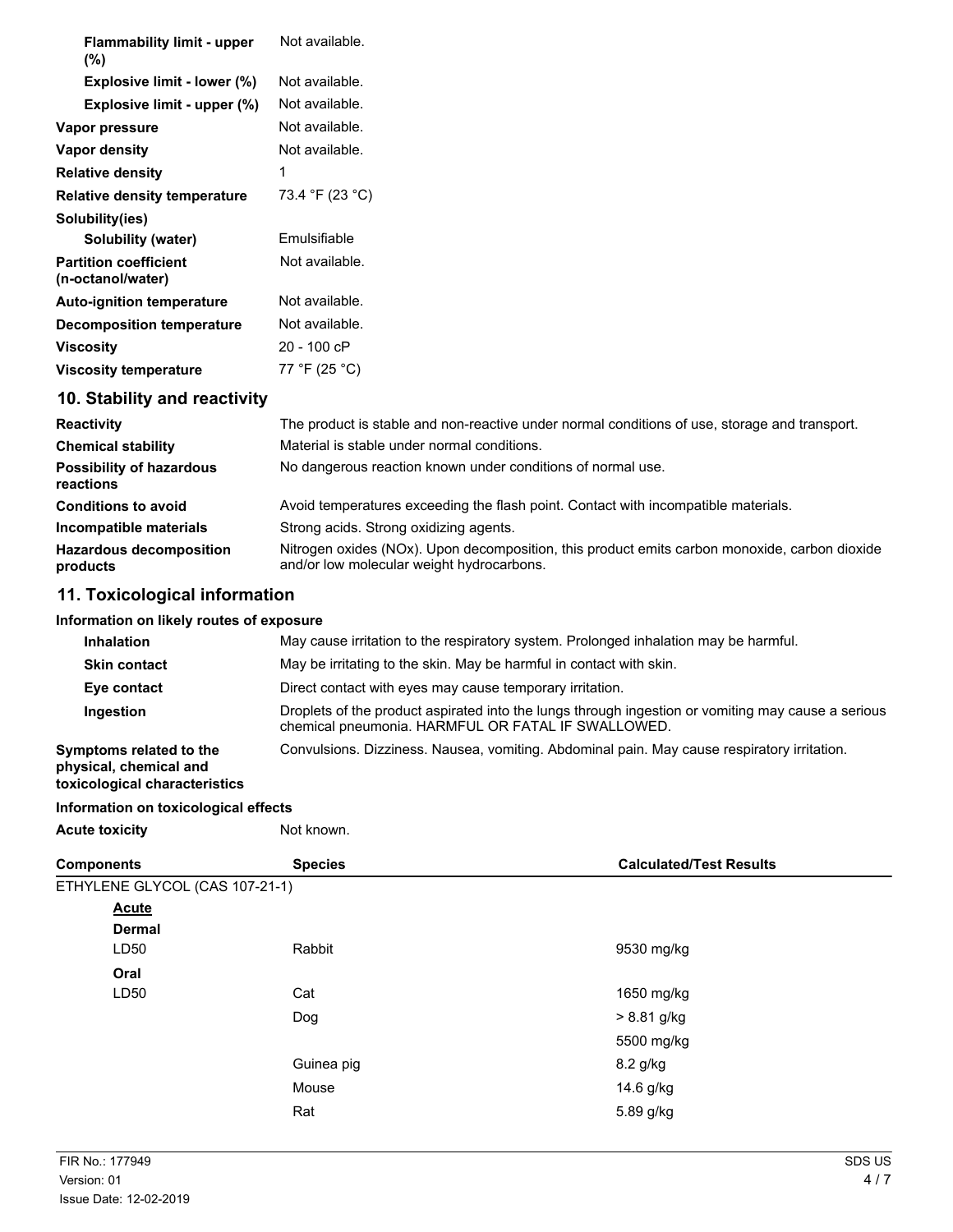| <b>Components</b>                                                         | <b>Species</b>                                                                                                                                                                             | <b>Calculated/Test Results</b>                                                                                                                                                                        |  |
|---------------------------------------------------------------------------|--------------------------------------------------------------------------------------------------------------------------------------------------------------------------------------------|-------------------------------------------------------------------------------------------------------------------------------------------------------------------------------------------------------|--|
| Other                                                                     |                                                                                                                                                                                            |                                                                                                                                                                                                       |  |
| LD50                                                                      | Mouse                                                                                                                                                                                      | 10 g/kg                                                                                                                                                                                               |  |
|                                                                           |                                                                                                                                                                                            | 5.8 g/kg                                                                                                                                                                                              |  |
|                                                                           | Rat                                                                                                                                                                                        | 5010 mg/kg                                                                                                                                                                                            |  |
|                                                                           |                                                                                                                                                                                            | 3260 mg/kg                                                                                                                                                                                            |  |
|                                                                           |                                                                                                                                                                                            | 2800 mg/kg                                                                                                                                                                                            |  |
| <b>Skin corrosion/irritation</b>                                          | Prolonged skin contact may cause temporary irritation.                                                                                                                                     |                                                                                                                                                                                                       |  |
| Serious eye damage/eye<br>irritation                                      | Direct contact with eyes may cause temporary irritation.                                                                                                                                   |                                                                                                                                                                                                       |  |
| <b>Respiratory or skin sensitization</b>                                  |                                                                                                                                                                                            |                                                                                                                                                                                                       |  |
| <b>ACGIH sensitization</b>                                                |                                                                                                                                                                                            |                                                                                                                                                                                                       |  |
| NATURAL RUBBER LATEX, AS INHALABLE<br>ALLERGENIC PROTEINS (CAS 9006-04-6) |                                                                                                                                                                                            | Dermal sensitization                                                                                                                                                                                  |  |
|                                                                           |                                                                                                                                                                                            | Respiratory sensitization                                                                                                                                                                             |  |
| <b>Respiratory sensitization</b>                                          | May cause sensitization by inhalation.                                                                                                                                                     |                                                                                                                                                                                                       |  |
| <b>Skin sensitization</b>                                                 | May cause sensitization by skin contact.                                                                                                                                                   |                                                                                                                                                                                                       |  |
| Germ cell mutagenicity                                                    | Based on available data, the classification criteria are not met.                                                                                                                          |                                                                                                                                                                                                       |  |
| Carcinogenicity                                                           | This product is not considered to be a carcinogen by IARC, ACGIH, NTP, or OSHA.                                                                                                            |                                                                                                                                                                                                       |  |
|                                                                           | IARC Monographs. Overall Evaluation of Carcinogenicity                                                                                                                                     |                                                                                                                                                                                                       |  |
| Not listed.                                                               | OSHA Specifically Regulated Substances (29 CFR 1910.1001-1053)                                                                                                                             |                                                                                                                                                                                                       |  |
| Not listed.                                                               |                                                                                                                                                                                            |                                                                                                                                                                                                       |  |
| <b>Reproductive toxicity</b>                                              | Based on available data, the classification criteria are not met. Components in this product have<br>been shown to cause birth defects and reproductive disorders in laboratory animals.   |                                                                                                                                                                                                       |  |
| Specific target organ toxicity -<br>single exposure                       | May cause respiratory irritation.                                                                                                                                                          |                                                                                                                                                                                                       |  |
| Specific target organ toxicity -<br>repeated exposure                     | Based on available data, the classification criteria are not met.                                                                                                                          |                                                                                                                                                                                                       |  |
| <b>Aspiration hazard</b>                                                  | If aspirated into lungs during swallowing or vomiting, may cause chemical pneumonia, pulmonary<br>injury or death.                                                                         |                                                                                                                                                                                                       |  |
| <b>Chronic effects</b>                                                    | Prolonged inhalation may be harmful.                                                                                                                                                       |                                                                                                                                                                                                       |  |
| 12. Ecological information                                                |                                                                                                                                                                                            |                                                                                                                                                                                                       |  |
| <b>Ecotoxicity</b>                                                        |                                                                                                                                                                                            | The product is not classified as environmentally hazardous. However, this does not exclude the<br>possibility that large or frequent spills can have a harmful or damaging effect on the environment. |  |
| <b>Ecotoxicity</b>                                                        |                                                                                                                                                                                            |                                                                                                                                                                                                       |  |
| <b>Components</b>                                                         | <b>Species</b>                                                                                                                                                                             | <b>Calculated/Test Results</b>                                                                                                                                                                        |  |
| ETHYLENE GLYCOL (CAS 107-21-1)                                            |                                                                                                                                                                                            |                                                                                                                                                                                                       |  |
| <b>Aquatic</b>                                                            |                                                                                                                                                                                            |                                                                                                                                                                                                       |  |
| Fish                                                                      | <b>LC50</b>                                                                                                                                                                                | Fathead minnow (Pimephales promelas) 8050 mg/l, 96 hours                                                                                                                                              |  |
| Persistence and degradability                                             |                                                                                                                                                                                            | No data is available on the degradability of any ingredients in the mixture.                                                                                                                          |  |
| <b>Bioaccumulative potential</b>                                          |                                                                                                                                                                                            |                                                                                                                                                                                                       |  |
| Partition coefficient n-octanol / water (log Kow)<br>ETHYLENE GLYCOL      | $-1.36$                                                                                                                                                                                    |                                                                                                                                                                                                       |  |
| <b>Mobility in soil</b>                                                   |                                                                                                                                                                                            | No data available. This product is miscible in water and may not disperse in soil.                                                                                                                    |  |
| <b>Other adverse effects</b>                                              | No other adverse environmental effects (e.g. ozone depletion, photochemical ozone creation<br>potential, endocrine disruption, global warming potential) are expected from this component. |                                                                                                                                                                                                       |  |
| 13. Disposal considerations                                               |                                                                                                                                                                                            |                                                                                                                                                                                                       |  |
| <b>Disposal instructions</b>                                              |                                                                                                                                                                                            | Collect and reclaim or dispose in sealed containers at licensed waste disposal site. Dispose of<br>contents/container in accordance with local/regional/national/international regulations.           |  |
| <b>Local disposal regulations</b>                                         | Dispose in accordance with all applicable regulations.                                                                                                                                     |                                                                                                                                                                                                       |  |
| FIR No.: 177949<br>Version: 01                                            |                                                                                                                                                                                            | SDS US<br>5/7                                                                                                                                                                                         |  |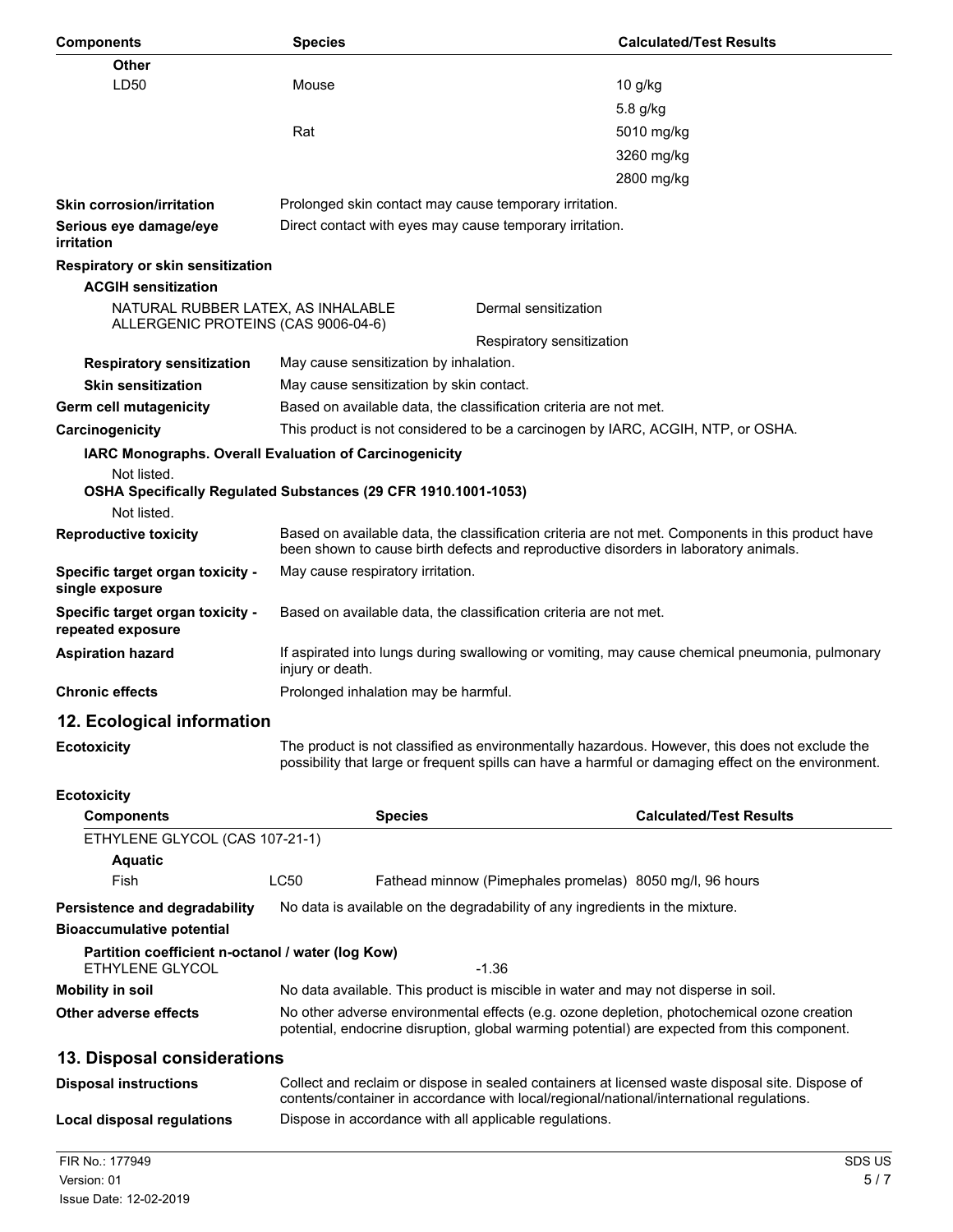| Hazardous waste code                                                                                               | disposal company.                                                                                                                                                                                                | The waste code should be assigned in discussion between the user, the producer and the waste |                                                                                                                                                                                             |  |
|--------------------------------------------------------------------------------------------------------------------|------------------------------------------------------------------------------------------------------------------------------------------------------------------------------------------------------------------|----------------------------------------------------------------------------------------------|---------------------------------------------------------------------------------------------------------------------------------------------------------------------------------------------|--|
| Waste from residues / unused<br>products                                                                           | Disposal instructions).                                                                                                                                                                                          |                                                                                              | Dispose of in accordance with local regulations. Empty containers or liners may retain some<br>product residues. This material and its container must be disposed of in a safe manner (see: |  |
| <b>Contaminated packaging</b>                                                                                      | Since emptied containers may retain product residue, follow label warnings even after container is<br>emptied. Empty containers should be taken to an approved waste handling site for recycling or<br>disposal. |                                                                                              |                                                                                                                                                                                             |  |
| 14. Transport information                                                                                          |                                                                                                                                                                                                                  |                                                                                              |                                                                                                                                                                                             |  |
| <b>DOT</b>                                                                                                         |                                                                                                                                                                                                                  |                                                                                              |                                                                                                                                                                                             |  |
| Not regulated as dangerous goods.                                                                                  |                                                                                                                                                                                                                  |                                                                                              |                                                                                                                                                                                             |  |
| <b>IATA</b>                                                                                                        |                                                                                                                                                                                                                  |                                                                                              |                                                                                                                                                                                             |  |
| Not regulated as dangerous goods.                                                                                  |                                                                                                                                                                                                                  |                                                                                              |                                                                                                                                                                                             |  |
| <b>IMDG</b>                                                                                                        |                                                                                                                                                                                                                  |                                                                                              |                                                                                                                                                                                             |  |
| Not regulated as dangerous goods.<br>Transport in bulk according to                                                | Not established.                                                                                                                                                                                                 |                                                                                              |                                                                                                                                                                                             |  |
| Annex II of MARPOL 73/78 and<br>the IBC Code                                                                       |                                                                                                                                                                                                                  |                                                                                              |                                                                                                                                                                                             |  |
| 15. Regulatory information                                                                                         |                                                                                                                                                                                                                  |                                                                                              |                                                                                                                                                                                             |  |
| <b>US federal regulations</b>                                                                                      | Standard, 29 CFR 1910.1200.                                                                                                                                                                                      |                                                                                              | This product is a "Hazardous Chemical" as defined by the OSHA Hazard Communication                                                                                                          |  |
| <b>Toxic Substances Control Act (TSCA)</b>                                                                         |                                                                                                                                                                                                                  |                                                                                              |                                                                                                                                                                                             |  |
| Not regulated.                                                                                                     | TSCA Section 12(b) Export Notification (40 CFR 707, Subpt. D)                                                                                                                                                    |                                                                                              |                                                                                                                                                                                             |  |
| <b>CERCLA Hazardous Substance List (40 CFR 302.4)</b>                                                              |                                                                                                                                                                                                                  |                                                                                              |                                                                                                                                                                                             |  |
| ETHYLENE GLYCOL (CAS 107-21-1)<br><b>SARA 304 Emergency release notification</b>                                   |                                                                                                                                                                                                                  | Listed.                                                                                      |                                                                                                                                                                                             |  |
| Not regulated.<br>OSHA Specifically Regulated Substances (29 CFR 1910.1001-1053)<br>Not listed.                    |                                                                                                                                                                                                                  |                                                                                              |                                                                                                                                                                                             |  |
| Superfund Amendments and Reauthorization Act of 1986 (SARA)                                                        |                                                                                                                                                                                                                  |                                                                                              |                                                                                                                                                                                             |  |
| <b>SARA 302 Extremely hazardous substance</b><br>Not listed.                                                       |                                                                                                                                                                                                                  |                                                                                              |                                                                                                                                                                                             |  |
| SARA 311/312 Hazardous                                                                                             | Yes                                                                                                                                                                                                              |                                                                                              |                                                                                                                                                                                             |  |
| chemical                                                                                                           |                                                                                                                                                                                                                  |                                                                                              |                                                                                                                                                                                             |  |
| <b>Classified hazard</b><br>categories                                                                             | Acute toxicity (any route of exposure)                                                                                                                                                                           | Specific target organ toxicity (single or repeated exposure)                                 |                                                                                                                                                                                             |  |
| SARA 313 (TRI reporting)                                                                                           |                                                                                                                                                                                                                  |                                                                                              |                                                                                                                                                                                             |  |
| <b>Chemical name</b>                                                                                               |                                                                                                                                                                                                                  | <b>CAS number</b>                                                                            | % by wt.                                                                                                                                                                                    |  |
| ETHYLENE GLYCOL                                                                                                    |                                                                                                                                                                                                                  | $107 - 21 - 1$                                                                               | 44.99                                                                                                                                                                                       |  |
| Other federal regulations                                                                                          |                                                                                                                                                                                                                  |                                                                                              |                                                                                                                                                                                             |  |
| Clean Air Act (CAA) Section 112 Hazardous Air Pollutants (HAPs) List                                               |                                                                                                                                                                                                                  |                                                                                              |                                                                                                                                                                                             |  |
| ETHYLENE GLYCOL (CAS 107-21-1)<br>Clean Air Act (CAA) Section 112(r) Accidental Release Prevention (40 CFR 68.130) |                                                                                                                                                                                                                  |                                                                                              |                                                                                                                                                                                             |  |
| Not regulated.                                                                                                     |                                                                                                                                                                                                                  |                                                                                              |                                                                                                                                                                                             |  |
| <b>Safe Drinking Water Act</b><br>(SDWA)                                                                           |                                                                                                                                                                                                                  |                                                                                              | Contains component(s) regulated under the Safe Drinking Water Act.                                                                                                                          |  |
| <b>US state regulations</b>                                                                                        |                                                                                                                                                                                                                  |                                                                                              |                                                                                                                                                                                             |  |
| <b>California Proposition 65</b>                                                                                   |                                                                                                                                                                                                                  |                                                                                              |                                                                                                                                                                                             |  |
|                                                                                                                    | cause birth defects or other reproductive harm. For more information go<br>to www.P65Warnings.ca.gov.                                                                                                            |                                                                                              | <b>WARNING:</b> This product can expose you to ETHYLENE GLYCOL, which is known to the State of California to                                                                                |  |
|                                                                                                                    |                                                                                                                                                                                                                  |                                                                                              |                                                                                                                                                                                             |  |
| ETHYLENE GLYCOL (CAS 107-21-1)                                                                                     | California Proposition 65 - CRT: Listed date/Developmental toxin                                                                                                                                                 | Listed: June 19, 2015                                                                        |                                                                                                                                                                                             |  |